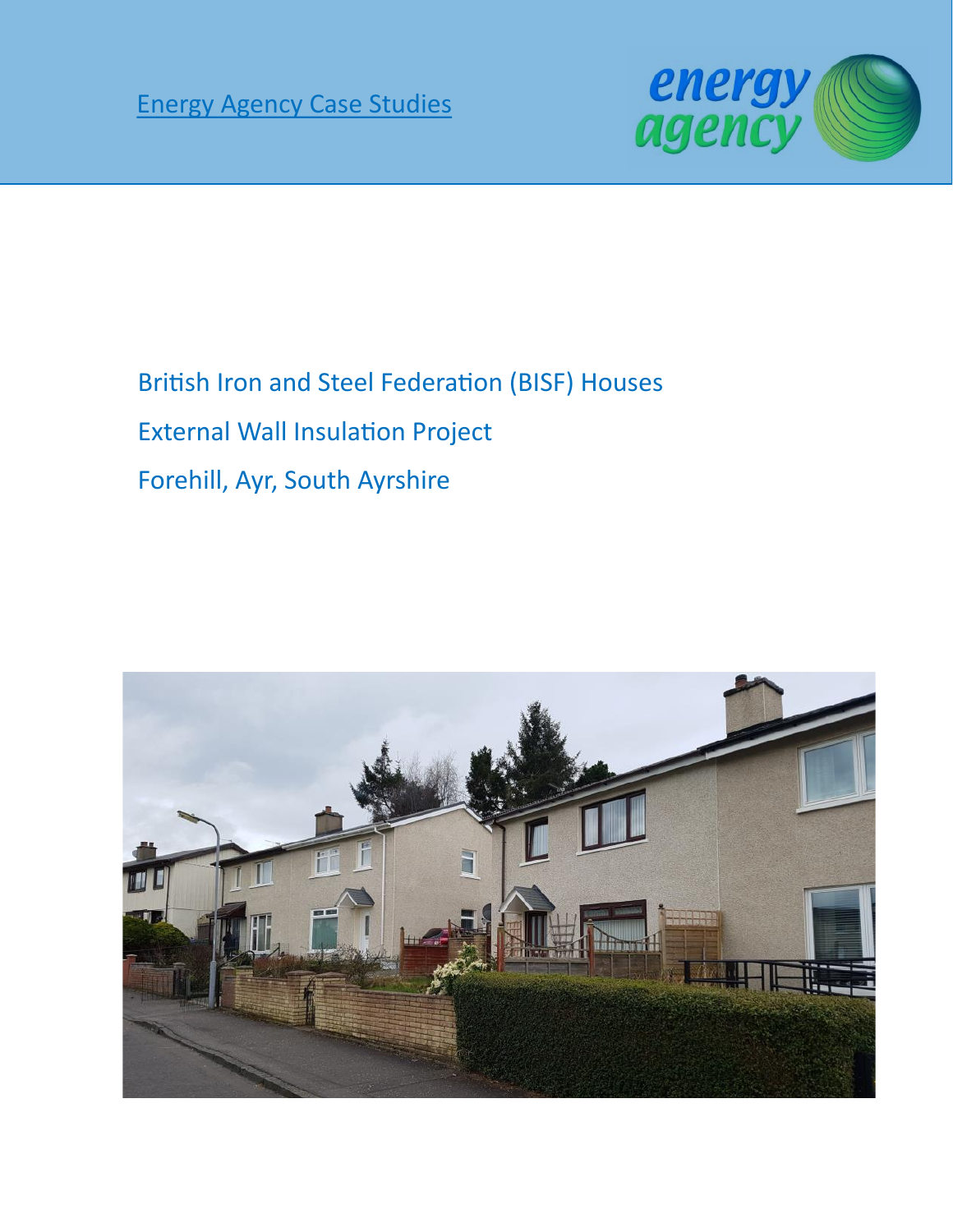### **Introduction**

This project formed part of the Scottish Government funded Home Energy Efficiency Programmes for Scotland: Area Based Schemes (HEEPS:ABS) for South Ayrshire Council and was delivered by their managing agent the Energy Agency.

The insulation contractor, SERS Ltd, was instructed to install External Wall Insulation (EWI) on 18 privately owned homes.

### **Planning**

Plans for the project were well received by the residents having previously witnessed substantial upgrades to neighbouring social housing stock.

A pre-project study was undertaken to determine viable insulation solutions for this construction type. The residents were engaged at early stages of the project to determine what type of system would be well received and to gauge appetite for customer contributions.

Two insulation options were proposed including an external and internal system, both requiring customer contributions . A unanimous decision was received to explore the options for an external solution. Most residents were already aware of possible deterioration to the existing steel frame and saw the opportunity to address structural issues at the same time as improving the thermal performance of the building.

## **House Type and Insulation Solution**

The houses are British Iron and Steel Federation (BISF) Type 1a construction with virtually no existing wall insulation leading to poor thermal performance of the building. The Type 1a property is notoriously susceptible to corrosion of the steel frame especially in coastal locations and therefore a bespoke EWI system and appropriate structural repairs were applied to ensure the existing substrate was able to take the additional load of the insulation system.

The existing ground floor render system (Fig 1) was removed to expose structural steel. Remedial repairs to steel stanchions (Fig 2) were undertaken to make good the steel frame. Some homes required minor repairs and some required substantial repairs on all elevations.



Fig 1. Close up of render removal at ground floor level showing reinforcement mesh through to degraded mineral wool insulation



Fig 2. Corrosion of rolled steel stanchion exposed at corner of one of the houses. Repairs were required prior to installing the insulation.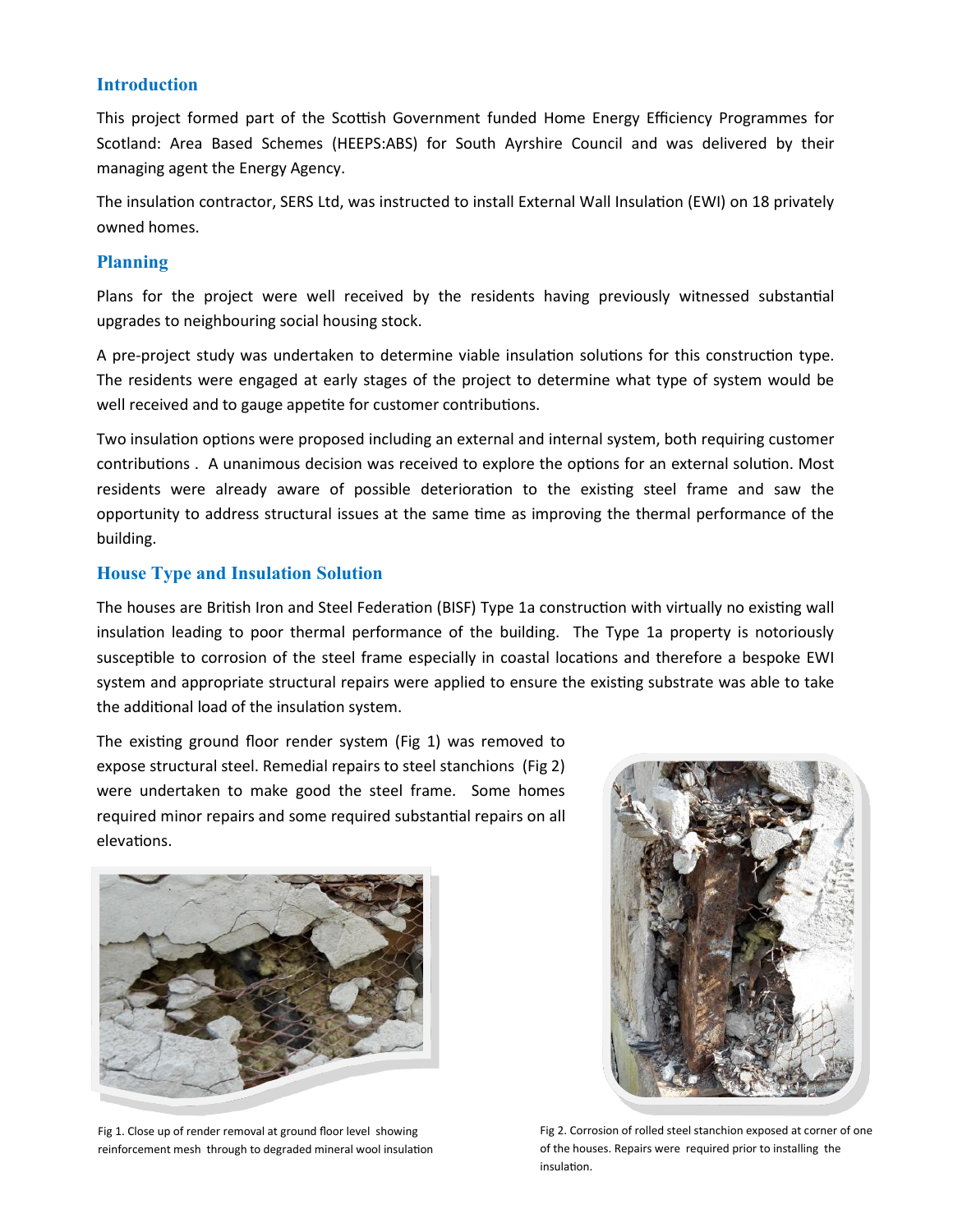The original ground floor walls consisted of a concrete-based render cladding applied to a metal mesh substrate which was attached to the steel frame structure. A thin layer of mineral insulation was behind the

mesh and beyond this the plasterboard of the interior of the house. Figs 3 & 4 below show the ground floor structure with the render cladding and mesh removed.



Fig 3. Original ground floor construction with external render removed. The steel frame columns and diagonal bracings can be seen.<br>The steel frame columns and diagonal bracings can be seen.



at corner of one of the houses.

This original ground floor structure did not provide a suitable fixing for the insulation boards. The houses were therefore stripped of all render and framed with ply to create a suitable substrate for fixing the insulation system (Figs 5 & 6).



Fig 5. Timber structure applied at ground floor level to create a fixing for the ply boarding.



Fig 6. Ply boarding applied to the ground floor, ready for fixing the insulation boards.

This was followed by the installation of 90mm thick Graphite Expanded Polystyrene (GEPS) insulation boards, fixed to the exterior of the houses (Fig 7).

The houses were then finished with render and a decorative dry dash (Fig 8).

Fig 7. Insulation boards fixed to ground and upper floors of the semi detached houses.

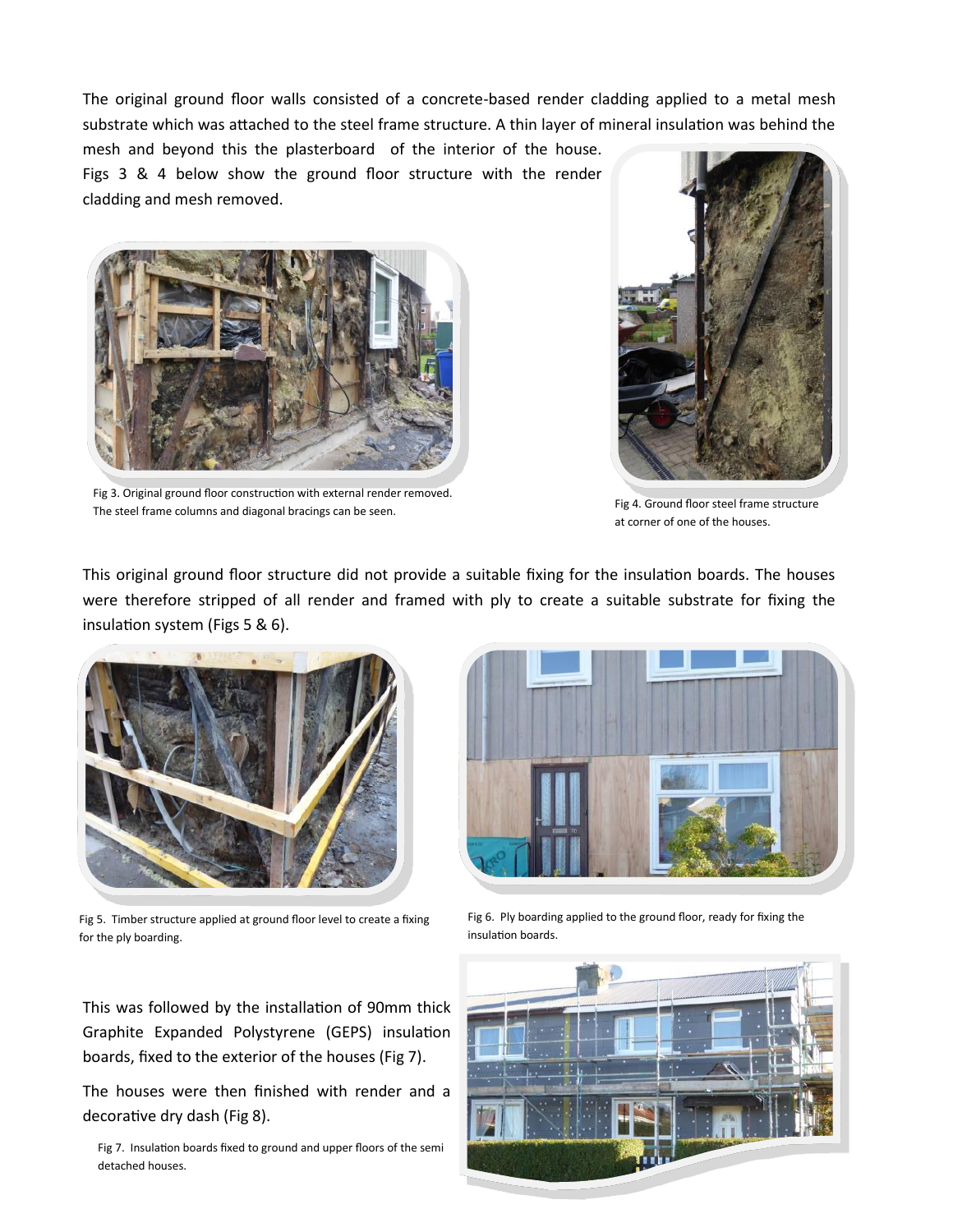# **Funding**

The final quotation for the works was £11,608 per property. In line with the conditions of HEEPS:ABS, a grant of £7,500.00 was applied to each semi-detached property. ECO funding was also secured at £612 per property which left a customer contribution of £3,496.

Customer contributions were paid using a combination of householder savings and interest free HEEPS:ABS loans.

The extent of structural repairs to steel stanchions could only be assessed once the ground floor render had been removed therefore a proportion of the HEEPS: ABS enabling budget was committed to ensure the customer contribution remained as quoted.

## **Project Outcomes**

- ◆ The average household fuel cost pre-installation was £1,000 per year reducing to £730 following installation. This represents an average yearly saving of £270 for the households featured in this case study (from EPC data).
- The average pre-installation SAP rating for these properties was 58 (low band D) raising to an average of 71 (low band C) following installation.
- Of the 18 properties none were band C prior to the installation and on completion, 13 were band C and 5 band D.
- Of the 5 properties that have fallen short of achieving band C energy efficiency rating, 4 could be raised to band C by installing low cost draught proofing measures, and the other 1 would require a heating system upgrade by installing a condensing boiler. Typical cost of boiler replacement is around £2,500.
- The feedback received for the project was very positive with 100% positive feedback for both the managing agent and contractor.



Fig 8. Completed houses in Forehill, Ayr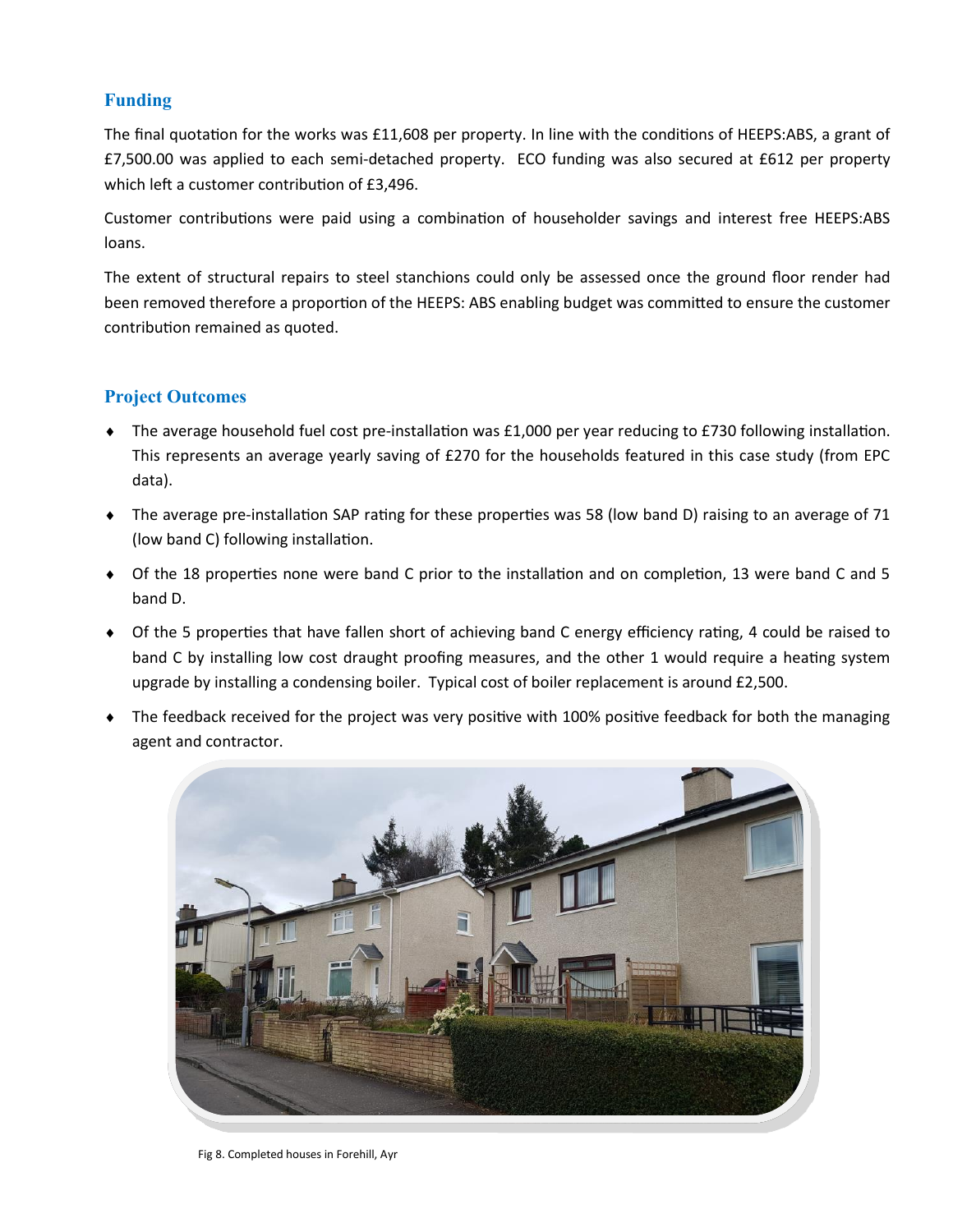## **Householders Case Studies**

#### **Mr & Mrs A**

Mr & Mrs A felt the programme came at an opportune moment as they had recognised that improvements were needed to the property both in terms of the structure and the energy-efficiency. The property was previously draughty and they also had some issues with dampness.

Since the insulation upgrades, they described the property as being much warmer and no further issues with draughts or dampness. They have been able to use their heating less and have also switched supplier in order to get the best deal on their energy bills.

Following the improvements made to the exterior of the building, they have also been motivated to make other changes to their home including renovating the garden and redecorating internally.

There also appears to have been a knock-on effect on the local area as they reported seeing an increased sense of pride within the neighbourhood with people taking more care of their properties and making other improvements.



*"You get up and it's warm even if the heating's not on. It's never cold. It gives you peace of mind".*